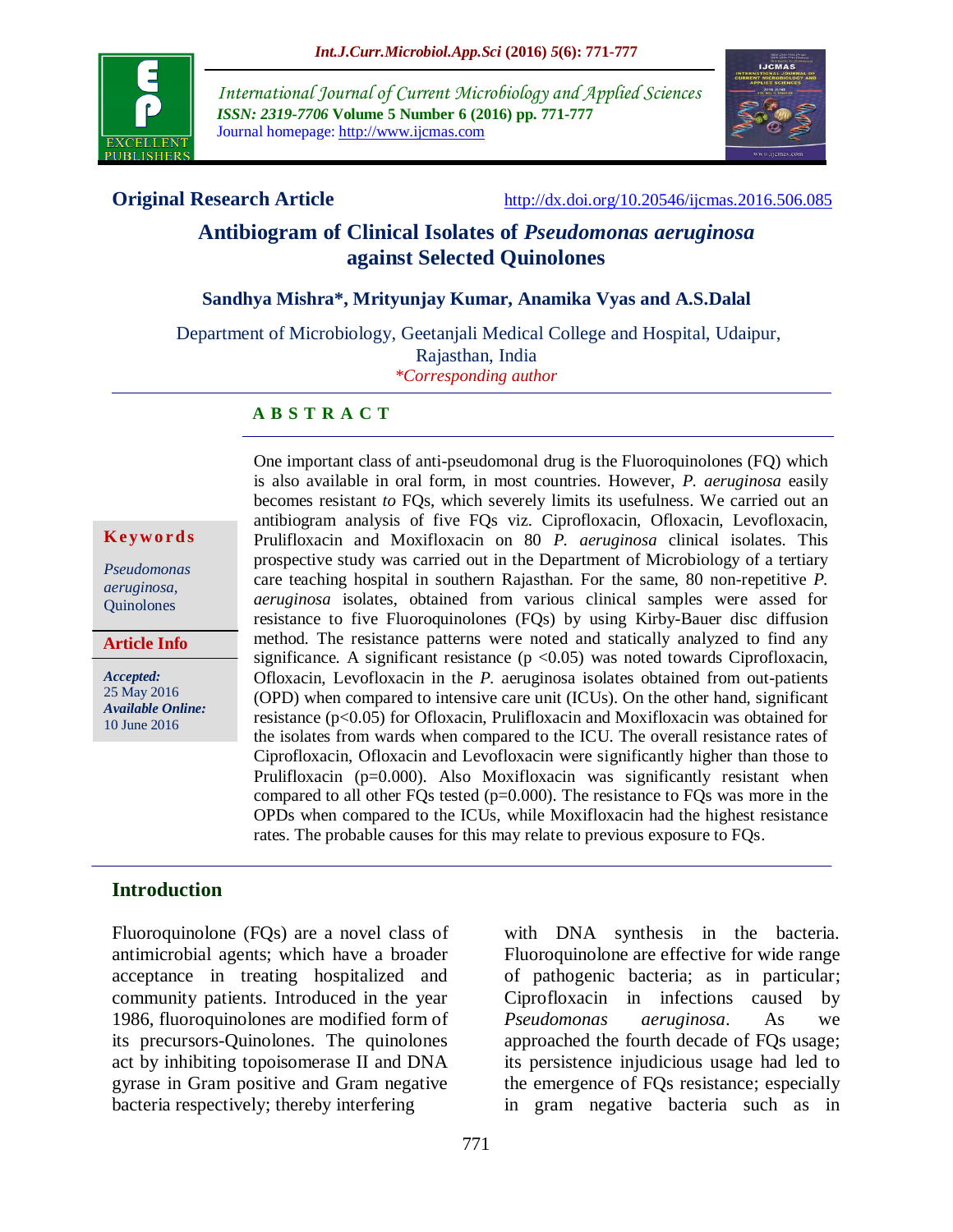*Pseudomonas aeruginosa* (Tanya Strateva *et al.,*2009; Hideki Kobayashi, 2013)

*P. aeruginosa* is a Gram negative pathogen with efficient environment adaptability. It is also responsible for a wide range of acute and chronic infections. Its persistence in hospital environment, resistance to several classes of antibiotics and continuous association with serious hospital acquired infections such as sepsis, UTI, etc. presents a therapeutic challenge to the clinicians. *P.aeruginosa* is also increasingly being acquired in the community. All these factors contribute for *P. aeruginosa* as a common cause of morbidity and mortality. Among the few antimicrobial classes currently available for eradication of *P. aeruginosa* infection which can be used alone or in combination, involves the use of aminoglycosides, β-lactams, and prominent role is played by FQs. The availability of orally administrable form of FQs and its minimum toxic effect had increased its convenience of use. (Tanya Strateva *et al.,* 2009; Algun *et al.,* 2004)

FQs have been widely used for the treatment of *P. aeruginosa* infection; however *P.aeruginosa* is capable of acquiring resistance during antibiotic therapy which is a significant risk factor for the selection of resistant *P. aeruginosa* strains in an individual patient and / or in the populations. Studies have reported a worldwide decline in susceptibility pattern of ciprofloxacin, a most potent congener of FQs. Although some members of the class (Temafloxacin, Trovafloxacin, Grepafloxacin and Gatifloxacin) have been withdrawn or restricted because of adverse events, new members continue to be developed and approved (Prulifloxacin and Moxifloxacin) (Luna Adhikari *et al.,* 2010; Liam Redgrave *et al.,* 2014; Axel Dalhoff, 2012).The present study was designed to evaluate the

resistance pattern in *P. aeruginosa* isolates from various clinical samples among different patient population (both in-door and out-door) from our hospital setup against the five FQs (Ciprofloxacin, Ofloxacin, Levofloxacin, Prulifloxacin and Moxifloxacin).

## **Materials and Methods**

The present prospective study was carried out for one year from 2013-2014 in the department of microbiology of a tertiary care teaching hospital in south Rajasthan. Institutional ethical committee clearance was obtained for the study.

During the study period a total of 80 *P. aeruginosa* strains were isolated from various clinical samples and were included in the study. No duplicate strain from the same patient was included in the study. For the culture, clinical samples received were cultured on Nutrient agar, Blood agar and MacConkey agar. Media plates were incubated at a temperature of 37 degrees C for 18-24 hours. The culture plates were processed using standard microbiological procedure. Characterization and identification was carried out using a combination of colony morphology, Gram stain characteristics, motility tests, pigmentation, oxidation-fermentation test, catalase test, oxidase test and pyocyanin production (Monica Cheesbrough, second edition, part 2).

All the 80 isolates thus obtained; were subjected to antibiotic susceptibility testing on Mueller-Hinton agar plates by the Kirby-Bauer disc diffusion method as defined by CLSI 2014 guidelines. The panel of FQs to which susceptibility was evaluated consisted of five Fluoroquinolones viz. Ciprofloxacin (5µg), Ofloxacin (5µg), Levofloxacin (5µg), Prulifloxacin (5µg) and Moxifloxacin (5µg).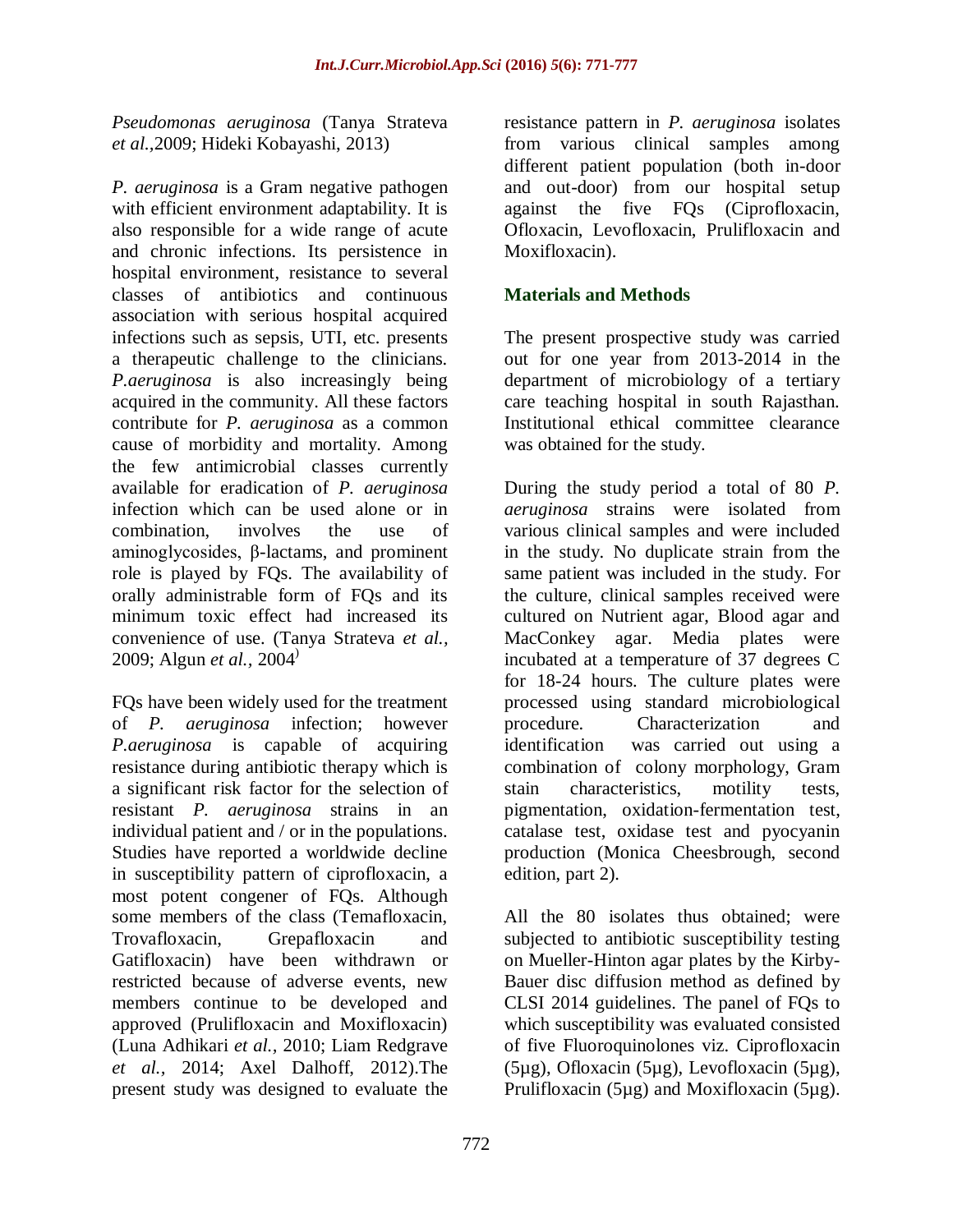The control strain used in this study was *P.aeruginosa* ATCC 27853.Zone size interpretation was done according to the criteria depicted in table no. I.

The obtained resistance pattern for the above mentioned FQs was subjected to statistical analysis by the ANOVA test and the post hoc Tukey HSD test.

## **Result and Discussion**

Out of 80 clinical isolates of *P. aeruginosa*; highest contribution of 40 % and 33.75% were from respiratory secretions and urinary isolates, respectively. Following this, Pus, blood and pleural/billiary fluid contributed 26.25%.

On the basis of patient admission; 76.25 % of the *P. aeruginosa* isolates were from samples obtained from in-patients and 23.75 % were from out-patient. Of the 61 *P. aeruginosa* isolates from in-patients, 62.30% were from the wards, while 37.70% were from ICUs .The overall resistance pattern of 80 isolates of *P.aeruginosa* against each of the FQs (Ciprofloxacin, Ofloxacin, Levofloxacin, Prulifloxacin, Moxifloxacin) is depicted in table no.II. The distribution of each FQ resistance in the in-patients (ICUs and wards) along with out-patients is represented in table no. III.

Inter comparison of overall resistance rates to Ciprofloxacin and Ofloxacin was found significantly higher than those to Levofloxacin and Prulifloxacin (p=0.000). The overall resistance rates to Moxifloxacin were significantly higher when compared to all other drugs (p=0.000).A significant resistance ( $p \leq 0.05$ ) was observed for Ciprofloxacin, Ofloxacin, and Levofloxacin in the *P. aeruginosa* isolates from the outpatient samples when compared to isolates from ICU samples. Similarly; significant resistance  $(p<0.05)$  for Ofloxacin,

Prulifloxacin and Moxifloxacin was observed for *P. aeruginosa* isolates from wards in comparison to the ICUs.

Resistance to antimicrobial agents is an increasing clinical problem and a recognized public health threat. The magnitude of the problem increases several folds when organisms such as *P. aeruginosa* is involved which shows multifaceted resistance mechanisms to the available antibiotics. To tackle the grave situation of antibiotic resistance some of antimicrobial class such as FQs have been obtained by the slight modification of previous generations (Shivani saxena *et al.,* 2014).

FQs are bactericidal and widely used class of antibiotics. Their effectiveness against *P. aeruginosa* is one of their most important features; but prevalence of FQs resistance is related to its intensity of use. Several authors across the globe have reported FQ resistance rate ranging from 12.5% (Algun *et al.,* 2004) to as high as 73.2% (Deepak Arora *et al.,* 2011). In the present study the FQs resistance rate ranges from 43.75% (Moxifloxacin) to 27.5% (Levofloxacin & Prulifloxacin).

The overall resistance rate for each of tested FQs in the present study is as follows. Ciprofloxacin the most active FQ against *P. aeruginosa* was found to be overall resistant in 28.75% of the isolates. Similar to our finding Kunimoto DY *et al.,* (1999) had reported resistance rate of 30.7%. In various studies investigating the ciprofloxacin resistance in *P. aeruginosa* reported from 0% to 89%. In current study, ciprofloxacin is resistant in 47.36% of isolates obtained from out-door patients followed by resistance of 26.31% in wards and 17.33% in ICUs. U algun *et al.,* had reported a lower overall resistance rate of 12.5%; while 23.4% in ICU and 1.9% in OPD. For Ofloxacin overall 28.75% resistance was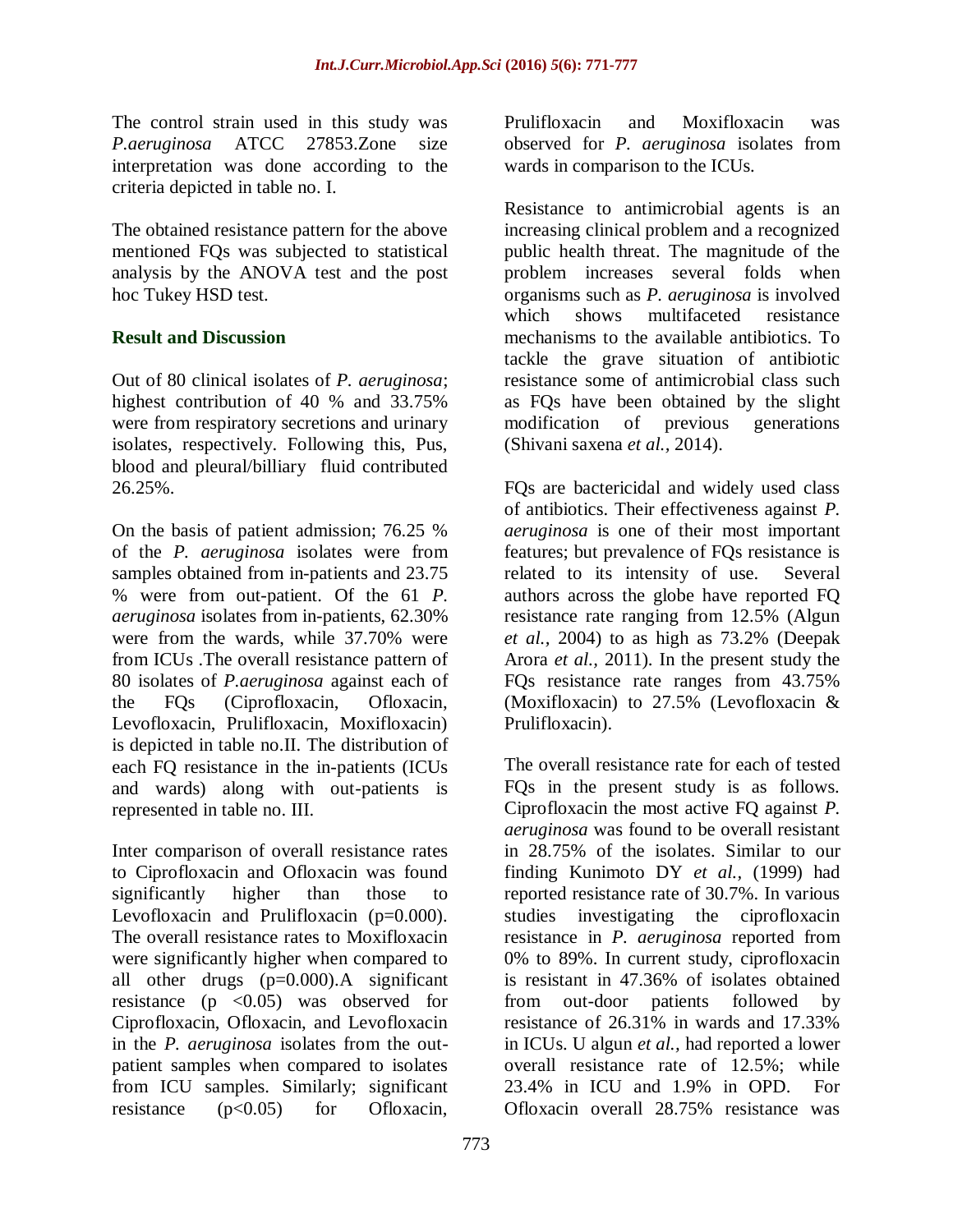observed in this study. Other authors have reported Ofloxacin resistance to be in between 19% and 62.5%. In the present study, Ofloxacin resistance of 21.7% in ICUs and 31.57% in wards was noticed. U algun *et al.,* had reported an overall resistance rate of 19.9% for Ofloxacin; while 32.8% in ICU and 7.5% in OPD.

Overall resistance rate of 27.5% was noted each for Levofloxacin and Prulifloxacin in this study. Different studies have reported Levofloxacin resistance in between 16.9% to 36%, while susceptibility reports were higher for Prulifloxacin (72%) than for Ciprofloxacin (65%) and Levofloxacin (61%).In the current study, resistance of 21.7% and 26.08% was in ICUs alongwith 23.6% and 28.94% in wards; for

levofloxacin and prulifloxacin respectively. But in out-door patients levofloxacin was resistant in 42.10% and Prulifloxacin in 26.31%. U algun *et al.,* had reported a resistance rate of 16.9%; while 29.7% in ICU and 3.8 % in OPD, for levofloxacin.

In the current study, Moxifloxacin had the highest resistance rate of 43.75%, amongst all the FQs. In the study by Arpana *et al.,* had also reported lower activity of moxifloxacin in gram negative bacteria in comparison to gram positive. This variation in resistance rates of different FQs may be due to the disparity of antibiotic policies with geographical variation, prior monotherapy with FQs, study population and type of sample included in the study.

| <b>Table.1</b> Zone size interpretative table of the FQs used in the study. |  |
|-----------------------------------------------------------------------------|--|
|                                                                             |  |

| Sl.            | Antibiotic         | Drug       | Zone Of Inhibition |              |           |
|----------------|--------------------|------------|--------------------|--------------|-----------|
| N <sub>o</sub> |                    | content    | Resistant          | Intermediate | Sensitive |
|                |                    | $(\mu gm)$ |                    |              |           |
|                | Ciprofloxacin      |            | $\leq15$           | $16 - 20$    | $\geq$ 21 |
|                | Levofloxacin $*$   |            | $\leq15$           | $16 - 18$    | $\geq$ 19 |
|                | Olfoxacin $*$      |            | 12                 | $13 - 14$    | 15        |
|                | Prulifloxacin      |            | $\leq 12$          | $13 - 15$    | $\geq 16$ |
|                | **<br>Moxifloxacin |            | <17                | 18-24        | $\geq$ 25 |

**#**The zone diameter is interpreted in accordance to CLSI 2014 guidelines (CLSI antimicrobial susceptibility testing ;vol 34 N0.1;Page :1-230).

\*The zone diameter is interpreted for Prulifloxacin is as per Eiken chemical, Japan.

\*\*Zone diameter is interpreted for moxifloxacin as per BSAC recommendation.

### **Table.2** Overall resistance to each FOs against the P. aeruginosa isolates (n=80)

| Fluoroquinolones           | Percentage of overall resistance |
|----------------------------|----------------------------------|
| Ciprofloxacin (5µgm)       | 28.75% (23)                      |
| $Oflox (5\mu gm)$          | 28.75% (23)                      |
| Levofloxacin $(5 \mu gm)$  | 27.5% (22)                       |
| Prulifloxacin( $5 \mu$ gm) | 27.5% (22)                       |
| Moxifloxacin $(5 \mu gm)$  | 43.75% (35)                      |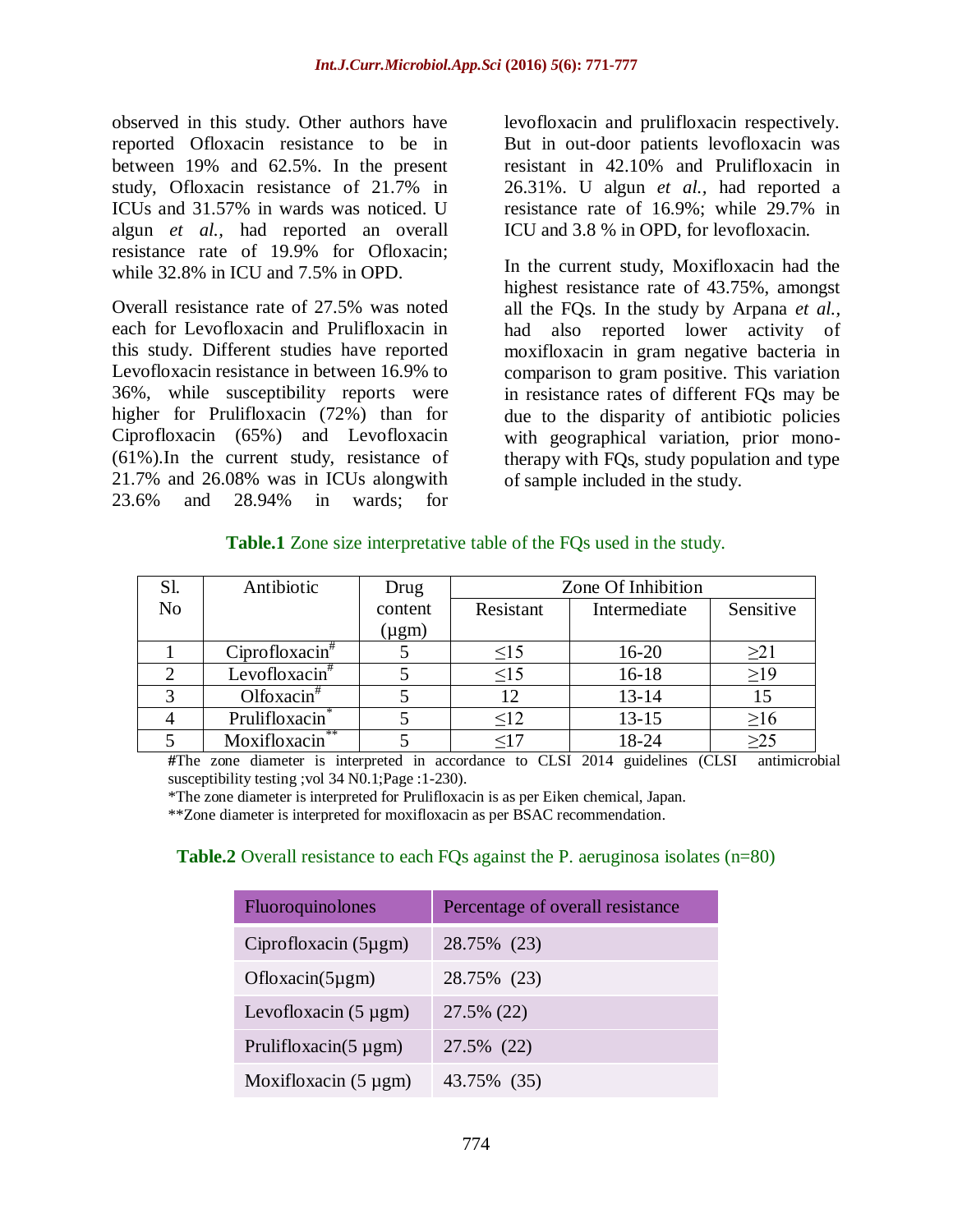| Fluoroquinolones | Overall resistance in<br><b>IPD</b> ( <b>ICUs</b> + wards;<br>$n=61$ | Resistance in<br>wards $(n=38)$ | Resistance in<br>$ICU(n=23)$ | Resistance in<br>$OPD(n=19)$ |
|------------------|----------------------------------------------------------------------|---------------------------------|------------------------------|------------------------------|
| Ciprofloxacin    | 22.95% (14)                                                          | $26.31\%$ (10)                  | 17.33% (04)                  | 47.36% (09)                  |
| Ofloxacin        | 27.86% (17)                                                          | 31.57% (12)                     | 21.7% (05)                   | 31.57% (06)                  |
| Levofloxacin     | 22.95% (14)                                                          | 23.6% (09)                      | 21.7% (05)                   | 42.10% (08)                  |
| Prulifloxacin    | 27.86% (17)                                                          | 28.94% (11)                     | 26.08% (06)                  | 26.31% (05)                  |
| Moxifloxacin     | 45.90% (28)                                                          | 52.63% (20)                     | 34.78% (08)                  | 36.84% (07)                  |

**Table.3** Distribution of resistance pattern for the various FQs among in-patients (ICUs & wards) and out-patients

The present study has surprisingly shown that the percentage of FQs resistance in samples obtained from ICU patients was significantly lower than the patients from the OPD and Wards.The only plausible explanation to this may be had from the possible rampant and irrational use of FQs antibiotics in population. Various studies have documented that the single most important determinant of FQ resistance is prior exposure to these drugs. Because of the increasing FQs resistance empirical usage should either abandoned or restricted in order to take the developing resistance rates under control. Also a detailed history of antibiotic usage with special emphasis on prior FQ consumption might give a clue to the origin of resistance in our OPD patients. At the same time, the relative lower rates of resistance in ICU patient, points towards a scientific antibiotic use practice and meticulous attention to the prevention of nosocomial infection.

The limitations of the present study were small sample size and due to financial constraint we did not use E strips for the determination of MIC values of FQs.A follow up study therefore needs to be conducted which incorporate determination of MIC with appropriate sample size along

with details of prior antibiotic use in the study design.The findings also warrant further probe into possible genetic factors in the microbe that may contribute to FQs resistance.

To conclude, although in the present study we observed moderate resistance to FQs, but recent years have witnessed an emergence in FQs resistance. To overcome the antibiotic resistance we need a combined approach consisting of rational use of FQs, avoidance of FQs as monotherapy, improved hospital infection control measures, along with continuous monitoring of local FQs resistance pattern with an aim that the results should be made readily available to the clinician so as to maximize the possibility of administrating appropriate effective antibiotic for better patient management. Thus selection of appropriate antibiotics and its use on the pharmacodynamics concept remains the best way in treating *P. aeruginosa* infections; otherwise we may be nearing to an end of antibiotics era.

### **Acknowledgement**

Authors acknowledge the immense help received from the scholars whose articles are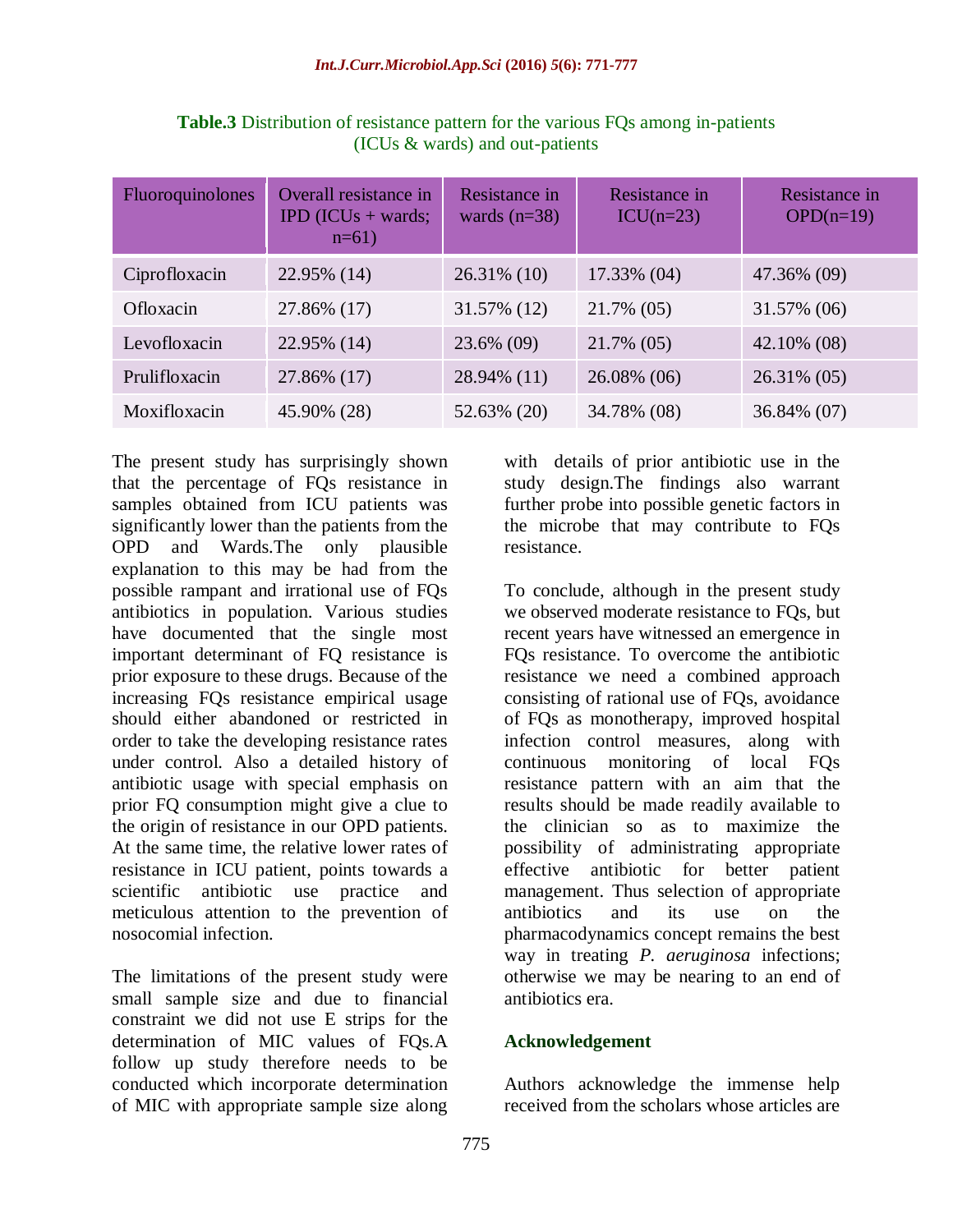cited and included in references of this manuscript. The authors are also grateful to authors/editors/publishers of all those articles, journals and books from where the literature for this article has been reviewed and discussed.

## **References**

- Axel Dalhoff; Global Fluoroquinolone Resistance Epidemiology and Implictions for Clinical Use" Interdisciplinary Perspectives on Infectious Diseases; Volume 2012; Page: 1-37
- Brett H. Heintz andJenanaHalilovic; ―Lessons Learned from Surveillance of Antimicrobial Susceptibilities of Pseudomonas aeruginosa at a Large Academic Medical Center ―;Pharmaceuticals 2010, Vol: 3, page: 1070-1083
- CLSI. 2014. Performance standards for antimicrobial susceptibility testing; twenty-second informational supplement. CLSI document M100- S22. Wayne, PA. Clinical and Laboratory Standards Institute.
- Deepak arora, Neerja jindal, Rajiv kumar, Romit; "Emerging antibiotic resistance in pseudomonas :a challenge"; International journal of pharmacy and pharmaceutical sciences issn- 0975-1491 vol 3, issue 2, 2011
- Hideki Kobayashi, Miho Isozaki, Tatsuya Fukuda, YojiroAnzai, Fumio Kato; ―Surveillance of Fluoroquinolone-Resistant Clinical Isolates of Pseudomonas aeruginosa"; Open Journal of Medical Microbiology, Vol: 2013, Issue: 3, Page: 144-150
- J. M. Andrews, J. P. Ashby, G. M. Jevons , R. Wise "Tentative minimum inhibitory concentration and zone diameter breakpoints for

moxifloxacin using BSAC criteria"; Journal of antimicrobial chemotherapy 1999, vol.44, page: 819-822

- Kunimoto DY, Sharma S, Garg P, *et al.,*. In vitro susceptibility of bacterial keratitis pathogens to ciprofloxacin. Emerging resistance. Ophthalmology 1999; vol. 106: page: 80–85
- Liam S. Redgrave, Sam B. Sutton, Mark A. Webber, and Laura J.V. Piddock; Fluoroquinolone resistance: mechanisms, impact on bacteria, and role in evolutionary success"; Trends in Microbiology; August 2014; Vol. 22; No. 8; Page: 436-445
- Luna Adhikari, K Roy, Dechen C Tsering, Ranabir Pal, SumitKar; ―Susceptibility Rates of Pseudomonas Aeruginosa Strains to Quinolones"; Journal of Laboratory Physicians ; Jul-Dec 2010 ; Vol-2 ;Issue-2
- Monica Cheesbrough; "District Laboratory Practice in Tropical Countries"; Second Edition; Part-2; Page: 1-434
- Simona Roveta, Anna Maria Schito, Anna Marchese, Gian Carlo Schito ―Microbiological rationale for the utilisation of prulifloxacin, a new fluoroquinolone, in the eradication of serious infections caused by Pseudomonas aeruginosa" International journal of antimicrobial agents 2005; vol.26; Page 366-372
- ShivaniSaxena, Gopa Banerjee, Rajiv Garg, Mastan Singh, S.K.Verma and R.A.S.Kushwaha; "The antibacterial efficacy of different antipseudomonal agents against Pseudomonas aeruginosa" International Journal of Current Microbiology and Applied Sciences; vol: (2014); Issue 3(11); Page: 572-575
- Tanya Strateva, Daniel Yordanov; ―Pseudomonas aeruginosa – a phenomenon of bacterial resistance";